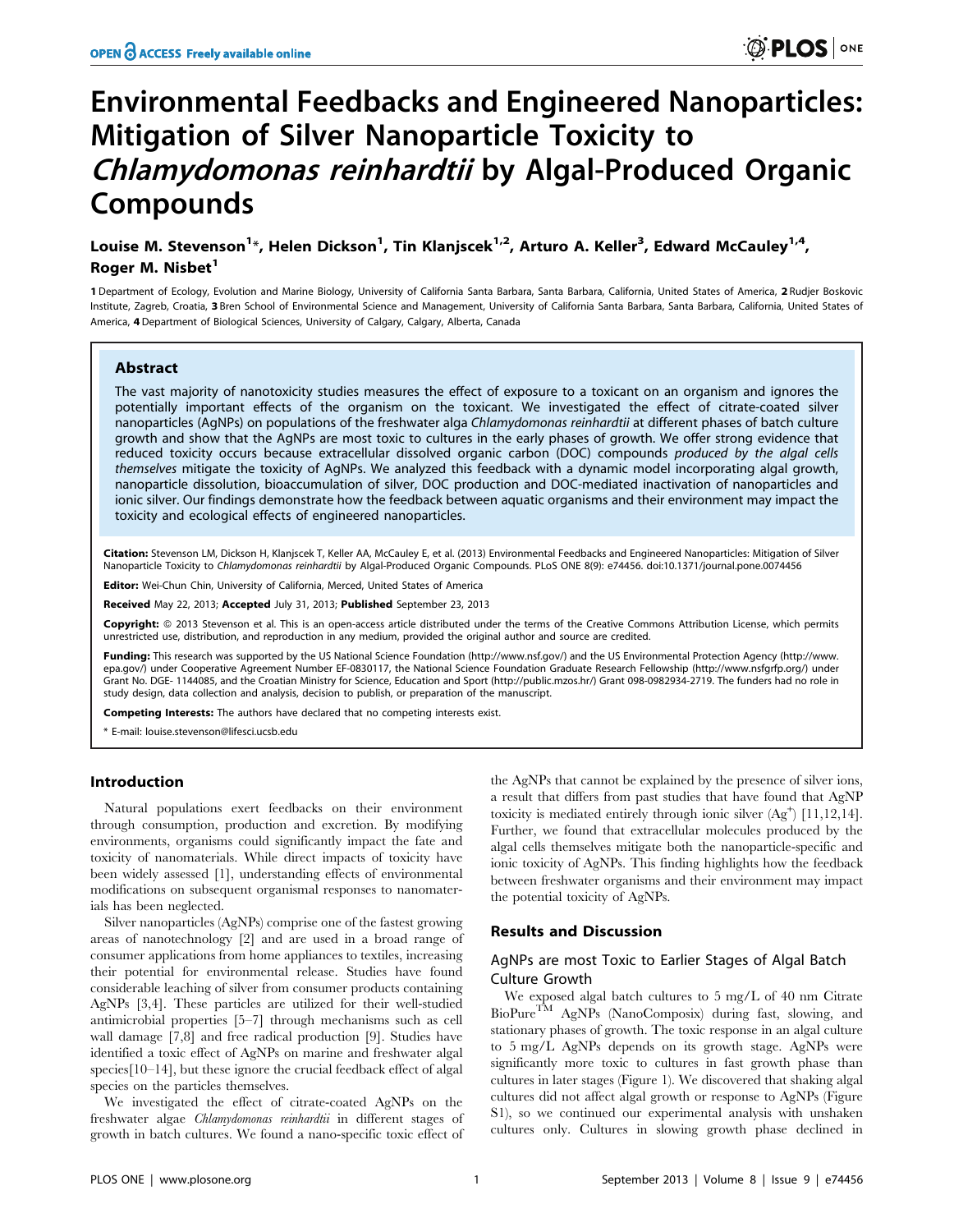population size over the first three days of exposure, partially recovered for a day, and then experienced a second decline. AgNPs caused a slight decline of cultures in stationary growth phase over the first three days of exposure, after which the cultures recovered for a day and then experienced a second decline similar to, but not as extreme as, cultures in slowing growth phase. Sondi & Salopek-Sondi (2004) found a similar effect of AgNPs on bacterial colonies, as AgNPs had greater bactericidal effects when the starting concentrations of colony-forming units was lower [7]. The response of algal batch cultures to an equimolar concentration of  $Ag^+$  in the form of  $AgNO_3$  was toxic to all cultures regardless of growth stage (Figure S2).

# Nano- or Ionic-specific Toxicity?

While AgNP toxicity is well studied, a large question still remains as to whether the observed effect of AgNPs is due to some toxic mechanism of the particle itself (a nano-specific toxic effect)



Figure 1. Citrate-AgNPs are more toxic to cultures in earlier stages of growth than in later stages and our dynamic model captures the algal dynamics. 5 mg/L citrate-coated AgNPs were introduced to C. reinhardii batch cultures at three different stages of growth: fast growth (solid lines), slowing growth (large dashes), and stationary growth (small dashes). The dynamic model developed through analyses of these data captures the algal dynamics well with a single parameter set (lines). Batch cultures in slowing and stationary growth phases had grown for one and two weeks, respectively, prior to the start of the experiment and before the introduction of AgNPs. Time in this figure is represented as the absolute day of growth of the culture – all cultures were exposed on the same day of the experiment but on different days of growth (cultures in fast growth phase were dosed with AgNPs on day 1 of growth, cultures in slowing growth phase were dosed on day 6 of growth, and cultures in stationary growth phase were dosed on day 13 of growth). AgNPs caused complete mortality of cultures in fast growth phase within two days of introduction. For these cultures, chlorophyll measurements were below detectable limits (denoted by x) by day 3 but the culture was sampled through day 6. We measured concentrations of chlorophyll a to indicate algal cell viability and response to AgNPs because we empirically confirmed that chlorophyll a/cell ratios remain constant after day 5 of growth in algal cultures grown in the light and temperature environments used in this experiment. However, AgNPs had an initial toxic effect on cultures in slowing and stationary growth phases from which the cultures were able to recover until they declined again on days 8 and 10 of the experiment (days 13 and 15 of growth for cultures in slowing phase and days 20 and 22 of growth for cultures in stationary growth phase). The data points are averages from three replicate cultures and the error bars reflect their standard error. doi:10.1371/journal.pone.0074456.g001

or due to the deleterious effects of Ag<sup>+</sup> that can dissolve from AgNPs (an ionic toxic effect). The AgNP literature is divided on this question – some past studies have found that AgNP toxicity to marine and freshwater algae is mediated entirely through dissolution of silver ions from the particles [10,12,14] while others have found a nano-specific toxic effect of AgNPs on bacteria [5,15] and on marine and freshwater algal species [10,13]. In our experiment, introduced AgNPs were initially toxic to all stages of algal growth (Figure 1). To investigate whether this could be explained by the presence of  $Ag^+$  in the stock solutions of  $AgNPs$ that can be confused with a nanoparticle effect [16], we measured the  $Ag<sup>+</sup>$  concentration in our stock AgNP solution and exposed algal batch cultures at the same three stages of growth to the measured  $Ag<sup>+</sup>$  concentration in the form of AgNO<sub>3</sub>. The concentration, measured using Atomic Absorption Spectroscopy to be 3.5  $\mu$ g/L Ag<sup>+</sup>, had little to no effect: later stages of growth experienced no decline, and cultures in fast growth phase only declined initially and were able to recover completely (Figure 2).

In addition to measuring the concentration of silver ions present in the stock solution of AgNPs, we measured dissolution of AgNPs in algal cultures in the three growth stages. Algal cells were removed to minimize loss of measurable Ag<sup>+</sup> due to association with algal cells. The dissolved silver concentration was below 50  $\mu$ g/L Ag<sup>+</sup> for the first three days of introduction of the particles to the media (Figure S3); this slow dissolution is consistent with earlier studies of citrate-coated AgNP dissolution in environmentally-relevant media [17]. Since silver ions up to  $100 \mu g/L$  do not have a significant toxic effect on cultures in late stages of growth (Figure S4), we conclude that  $Ag<sup>+</sup>$  could not have caused the initial toxicity of all cultures. The initial decline is most likely due to a nano-specific effect of the AgNPs. A previous study on the effect of carbonate-coated AgNPs on the same freshwater algal species (C. *reinhardtii*) concluded that AgNP toxicity is mediated by  $Ag^+$  [12].



Figure 2. 3.5  $\mu$ g/L Ag<sup>+</sup> has little to no effect on late stages of **batch culture growth.** 3.5  $\mu$ g/L Ag<sup>+</sup> in the form of AgNO<sub>3</sub> was introduced to batch cultures in the same way as described in Figure 1. This concentration caused initial toxicity to cultures in fast growth phase, but these cultures were able to recover to the level of the control cultures in fast growth phase. This concentration had no visible effect on cultures in slowing and stationary growth phases. The data points are averages from three replicate cultures and the error bars reflect their standard error. The lines just connect the data points and help differentiate between culture in fast (solid), slowing (large dashes), and stationary (short dashes) growth phases. doi:10.1371/journal.pone.0074456.g002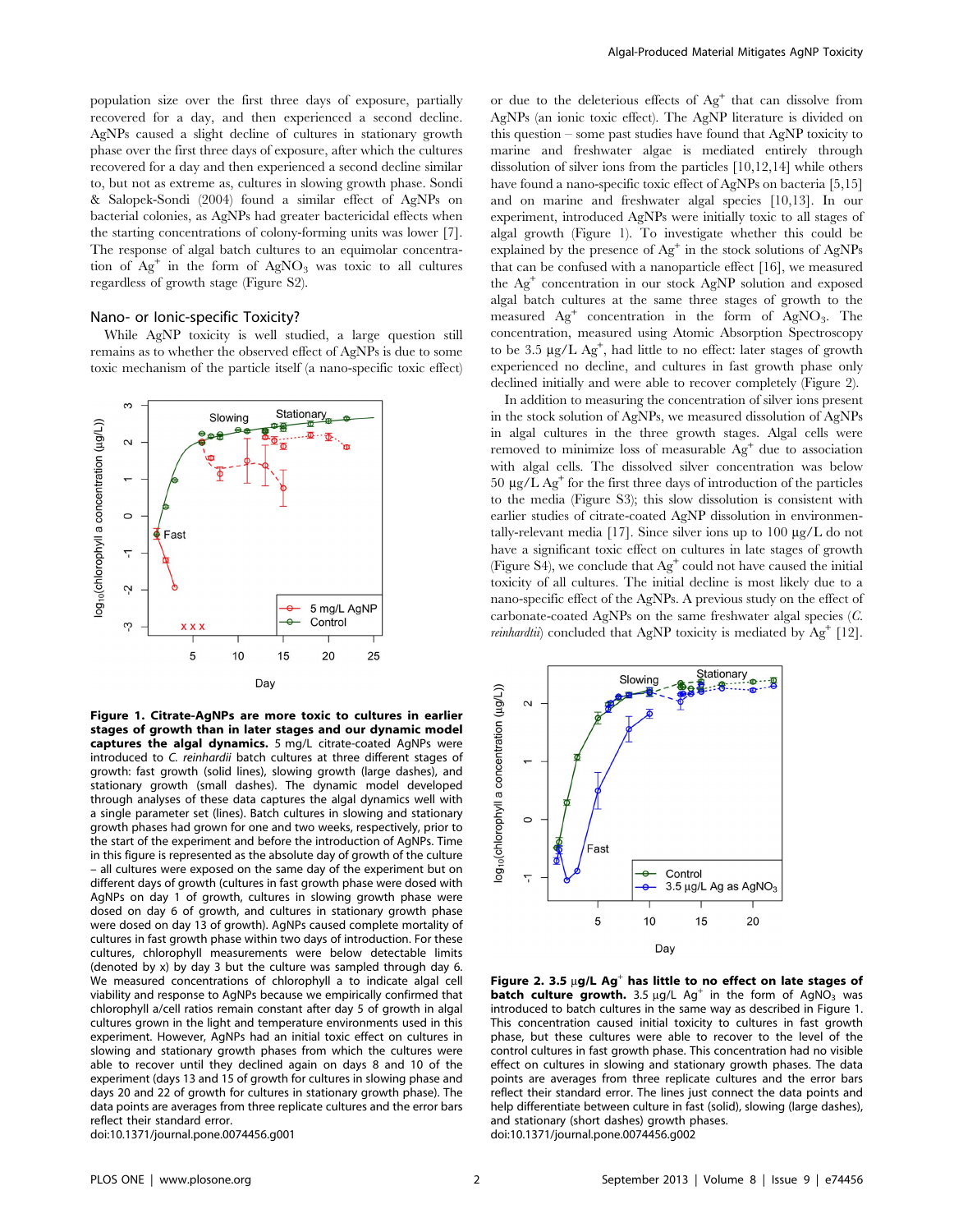The authors also found, as we did, that the free  $Ag<sup>+</sup>$  concentration could not account for the AgNP toxicity observed, but they characterized the AgNP toxicity as driven by  $Ag<sup>+</sup>$  because the presence of cysteine, a strong Ag<sup>+</sup> ligand, greatly reduced toxicity [12]. However, cysteine may be mitigating toxicity by binding to silver ions that have resorbed to the particle surface [18], a phenomenon that occurs with even citrate-coated particles [19]. This toxic mechanism would be considered a particle-specific effect in terms of DOC mitigation of  $Ag<sup>+</sup>$  and AgNP toxicity incorporated in our model described later in this paper.

Previous researchers have expended a lot of effort to identify specific mechanisms of toxicity of AgNPs to microorganisms. Our study does not identify a specific toxic mechanism of AgNPs, however we did find that the nanoparticles themselves exert a toxic effect in addition to producing toxic silver ions. This finding corroborates other studies such as a different freshwater algal species found to accumulate AgNPs, and the particles exerted toxic effects intracellularly [10]. Intracellular uptake of AgNPs has been reported in bacteria [5,15] and one study found limited uptake of AgNPs by C. reinhardtii [20]. Nanoparticle uptake may be greater for coated particles, like the citrate-coated AgNPs we used, due to an interaction between the polymer coating and the cell surface [21]. Intracellular accumulation of AgNPs may enhance dissolution [22] or facilitate damage by reactive oxygen species (ROS) produced by the nanoparticles [13].

# Algal-produced Dissolved Organic Carbon Mitigates the Toxicity of AgNPs

None of these mechanisms of toxicity recognize the environmental feedback of the organisms on the nanomaterials themselves, and the mechanisms alone cannot explain the differential toxicity we observed. Intracellular differences and/or differences in the external environment of algal cultures during the three investigated growth phases might explain the patterns of response to AgNP exposure. Intracellular differences could arise because late-stage cells are no longer absorbing limiting nutrients and are dividing slowly. They also experience a different extracellular environment because they have produced more organic products, especially dissolved organic carbon (DOC), produced by the algae during photosynthesis [23]. For example, we measured extracellular concentrations of dissolved organic carbon and found an increase from  $8.94\pm0.004$  mg-C/L in cultures on day 7 of growth to  $22.5\pm0.003$  mg-C/L in cultures on day 19 of growth (average of three measurements  $\pm$  standard error).

We favor the hypothesis that extracellular differences are the primary cause of the differential toxicity observed using exposure experiments that manipulated the DOC concentration of the environment. We centrifuged a culture in stationary growth phase, removed the supernatant containing organic material, and resuspended the algal cells in synthetic freshwater media without nitrogen or phosphorus to reduce nutrient uptake. We then exposed the algal cells in this ''new'' stationary growth phase to 5 mg/L AgNPs and found that the algal cells died within two days (Figure 3) – the same toxicity pattern as cultures in fast growth phase seen previously (Figure 1). Control cultures, which had also been centrifuged and re-suspended, persisted for at least 5 days (Figure 3). The differential response in initial toxicity between the stages of algal growth is explained primarily by differences in the extracellular environment, such as extracellular DOC.

DOC can mitigate the toxicity of AgNPs directly or indirectly. DOC could be promoting the formation of less-toxic aggregates [7] – AgNPs remained as single, unassociated particles in cultures in fast growth phase but aggregated in cultures in slowing and stationary growth (Figure S5). DOC has also been shown to



Figure 3. Removal of DOC from algal cultures in stationary growth restores the toxicity of AgNPs. AgNPs cause complete mortality of cells in stationary growth (red) after removal of organic material and resuspension of algal cells in media without nutrients. Control cultures (green), which were also centrifuged and resuspended in media without nutrients, persisted for at least 5 days. This pattern of toxicity is very similar to the rate of decline of cultures in fast growth phase exposed to 5 mg/L AgNP (Figure 1). This finding indicates that the difference in toxicity observed between growth stages of the algae is most likely due to differences in the extracellular environments of the growth stages. The data points are averages from three replicate cultures and the error bars reflect their standard error. doi:10.1371/journal.pone.0074456.g003

physically interact with nanoparticles [5] and complex with Ag<sup>+</sup> [24], decreasing their toxicity [11,25], or by interrupting the mode of toxicity of both forms of silver. DOC could prevent a toxic effect on the algal cells by limiting particle-cell interactions [5,26] or uptake, or by acting as a sink for ROS [27]. Humic acids decreased the toxicity of AgNPs to Oryzias latipes embryos by coating the surfaces of the AgNPs and forming bridges between particles; an interaction that may disrupt the release of  $\text{Ag}^+$  from the particles or prevent the AgNPs from penetrating the embryos [28]. Algal-produced expolymeric substances from a marine diatom mitigated the toxic effect of  $Ag^+$ , and the natural organic compounds used to complex with  $\text{Ag}^+$  may have actually coated the AgNPs themselves, protecting the diatom from AgNPs [11].

# Dynamic Model of Feedback

We developed a dynamic, process-oriented model that demonstrates how the processes identified through our experiments and the feedbacks shown in Figure 4 could lead to the observed patterns in phytoplankton growth (Figure 1), in particular the ''double dip'' in algal density that followed exposure in the later stages of batch culture. The model includes phytoplankton growth, DOC production, toxicity and dissolution of nanoparticles, bioaccumulation and the associated toxicity, and feedback on toxicity through two mechanisms: inactivation of ionic- and nanosilver by the phytoplankton-produced DOC. Toxicity is characterized as additional mortality with contributions from exposure to both bioaccumulated (ionic) and nano-silver. We used the model to illustrate the effects of the two inactivation mechanisms acting in concert and separately (Figure 5). Further details, model equations, fitting methodology, and parameter values are in Section 6 in Text S1 and Tables 1 and 2.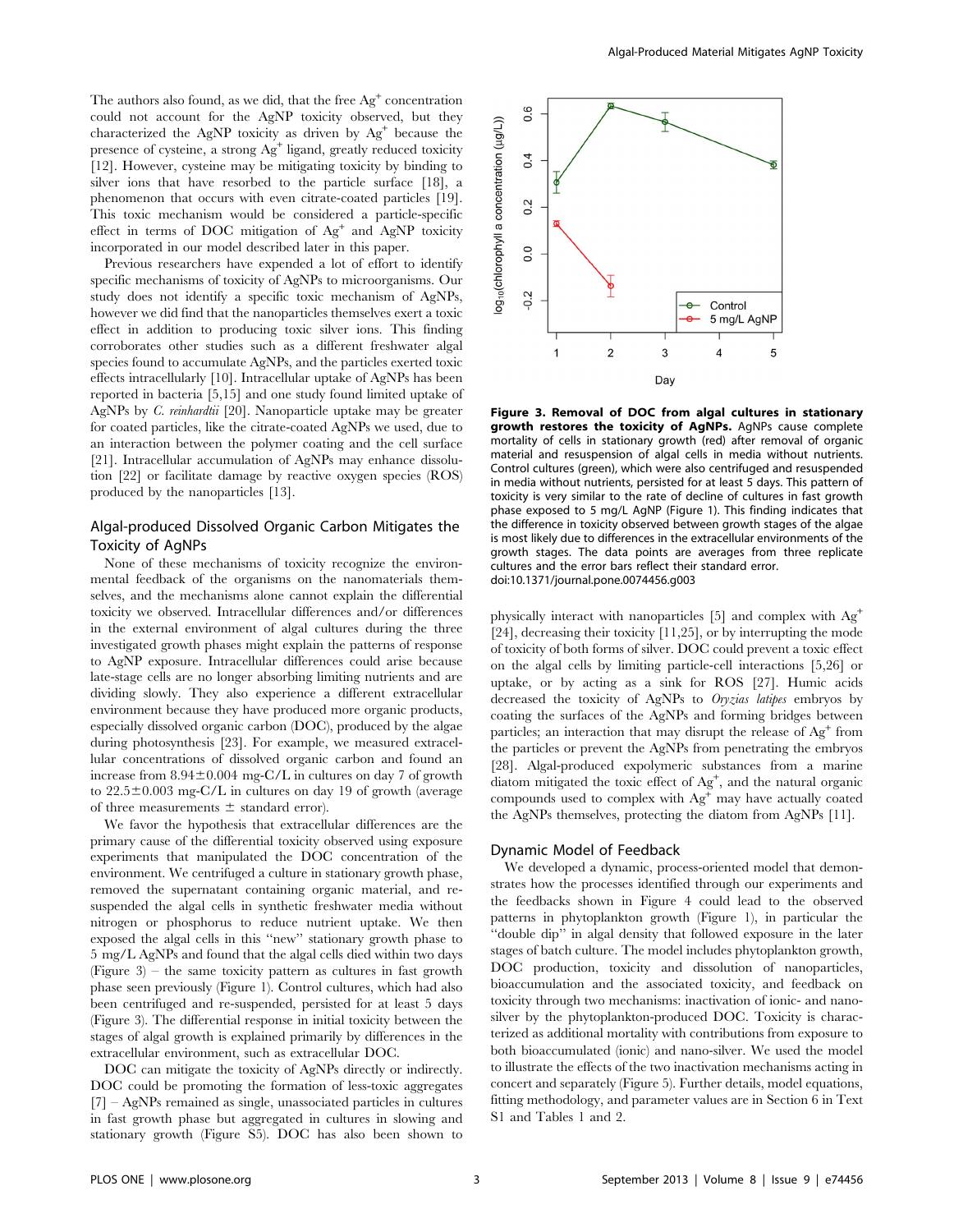Table 1. Simple dynamic model describing the feedbacks.

| <b>State variables</b>   | $\Phi$                                                                             | Chlorophyll-a in algal population ( $\mu$ g-Chl-a L <sup>-1</sup> )           |
|--------------------------|------------------------------------------------------------------------------------|-------------------------------------------------------------------------------|
|                          | D                                                                                  | Dissolved organic carbon (DOC) concentration (mg-C $L^{-1}$ )                 |
|                          | $C_I$                                                                              | Concentration of dissolved silver (mg-Ag $L^{-1}$ )                           |
|                          | $C_N$                                                                              | Concentration of bioavailable AgNPs (mg-Ag $L^{-1}$ )                         |
|                          | $C_U$                                                                              | Concentration of inactivated AgNPs (mg-Ag $L^{-1}$ )                          |
|                          | q                                                                                  | "quota" of bioaccumulated Ag in algae (mg-Ag ( $\mu$ g-Chl-a) <sup>-1</sup> ) |
| <b>Rates</b>             | $\mu$                                                                              | exposure-related specific mortality rate of algae (day <sup>-1</sup> )        |
|                          | $J_{I\!N}$                                                                         | rate of dissolution of AgNPs (mg-Ag $L^{-1}$ day <sup>-1</sup> )              |
|                          | $J_{UI}$                                                                           | rate of inactivation of ionic silver (mg-Ag $L^{-1}$ day <sup>-1</sup> )      |
|                          | $J_{UN}$                                                                           | rate of inactivation of AgNPs (mg-Ag $L^{-1}$ day <sup>-1</sup> )             |
|                          | P                                                                                  | rate of production of DOC by algae (mg-C day <sup>-1</sup> )                  |
| <b>Balance Equations</b> | $\frac{d\Phi}{dt} = \left(\frac{1}{\Phi_C}\frac{d\Phi_C(t)}{dt} - \Phi\right)\Phi$ | Algae                                                                         |
|                          | $\frac{dD}{dt} = P_D$                                                              | Dissolved organic carbon (DOC)                                                |
|                          | $\frac{dC_N}{dt} = -J_{IN} - J_{UN}$                                               | Bioavailable AgNPs                                                            |
|                          | $\frac{dC_U}{dt} = J_{UN}$                                                         | Inactivated AgNPs                                                             |
|                          | $\frac{dC_I}{dt} = J_{IN} - J_{UI}$                                                | lonic silver                                                                  |
|                          | $\frac{dq}{dt} = \gamma_q C_I - q \frac{1}{\Phi} \frac{d\Phi}{dt}$                 | Quota                                                                         |
| <b>Model functions</b>   | $\mu = k_{NP} C_{NP} + k_a (q - q_{NE})_{+}$                                       | Exposure-induced mortality                                                    |
|                          | $J_{IV} = \delta C_N$                                                              | AgNP dissolution                                                              |
|                          | $J_{UN} = \gamma_{IN} DC_N$                                                        | AgNP inactivation by DOC                                                      |
|                          | $J_{UI} = \gamma_{III} DC_I$                                                       | Inactivation of ionic silver                                                  |
|                          | $P_D = k_{D\Phi} \Phi_C + h_{D\Phi} \frac{d\Phi_C}{dt}$                            | DOC production                                                                |
|                          | $\Phi_C = \frac{\alpha_1 t}{\alpha_3 + e^{\alpha_2 t}} e^{\alpha_2 t}$             | Chl-a in control population                                                   |

Subscripts used are N:silver nanoparticles; I: ionic silver; U: non-bioavailable (inactivated) silver. In the balance equations,  $J_{mn}(t)$  denotes the rate of transformation of silver in state n to state m. Parameters are defined in Table 2. Note: the notation  $[x]_+$  means use the value of x if it is positive, otherwise set to zero. doi:10.1371/journal.pone.0074456.t001

The model makes the following assumptions on processes, with the formulae implementing them detailed in the ''Model Functions'' section of Table 1:

Phytoplankton growth. Chlorophyll a (Chl-a) is used as a surrogate for phytoplankton population size or biomass. The growth curve of the control population represents the combined effects of primary production and natural mortality; we use an empirical fit to this curve as the baseline for phytoplankton dynamics and then model additional mortality due to toxicity.

DOC excretion. The rate of excretion of DOC from cells to the environment depends on the rates of photosynthesis, maintenance, and growth. In the absence of time resolved empirical data, we assume that the rate of DOC production can be described as a sum of a terms proportional to population size and growth rate.

Dissolution of AgNPs and Bioaccumulation of dissolved silver. Both processes are described by first order kinetics.

Toxicity of silver. Toxic effects are represented as additional mortality terms proportional to the concentration of AgNPs in the environment and to bioaccumulated ionic silver above a minimum no-effect ''quota''.

Inactivation of nanoparticles and ions. DOC affects toxicity by reducing effective exposure. The inactivation rates are proportional to DOC concentration.

The model has a minimal representation of chemical processes, yet captures the dynamics remarkably well with a single parameter set (Figure 1) and enables us to distinguish effects of nano- and ionic toxicity (Figure 5). Seven parameters (dissolution of NPs  $(\delta)$ , deactivation rates of NPs and ions  $(\gamma_{UN}, \gamma_{UI})$ , nano-particle and ionic toxicities  $(k_{NP}, k_q)$ , no-effect quota  $(q_{NE})$ , and bioaccumulation rate  $(\gamma_q)$  were estimated by minimizing the residual sum of squares between model output and Chl-a data for all three treatments simultaneously (see Table 2 for parameter values). The model captures the essentials of the dynamics of the system: phytoplankton populations recover if high DOC levels are present, and then - after a few days - decline again, with the slope of the decline smaller for higher DOC levels. It is sufficiently simple to be coupled as a module to existing nutrientphytoplankton-zooplankton models [29], and thus to contribute to predicting effects of nanoparticle exposure in more complex food webs.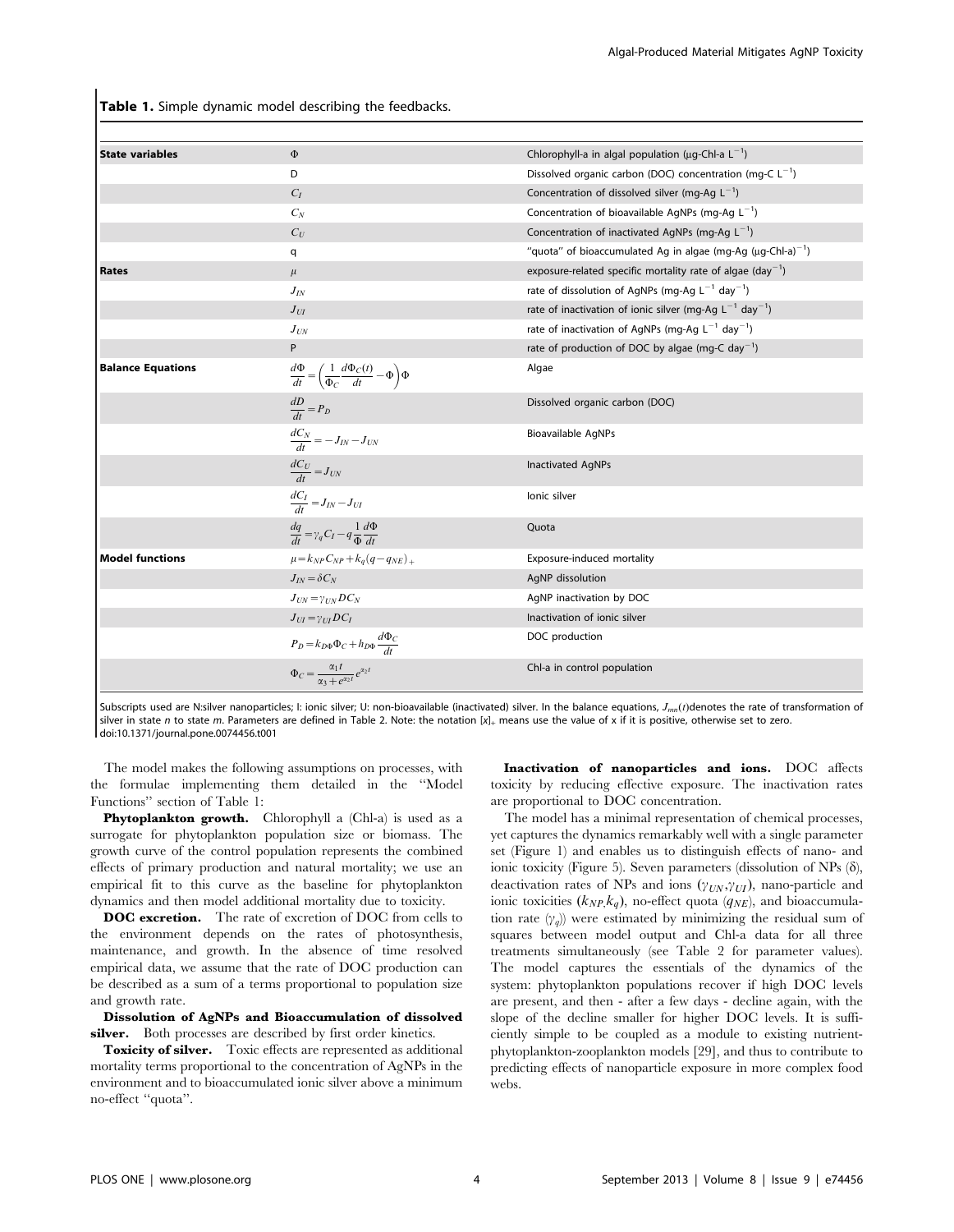Table 2. Initial conditions and parameter values for the model fits shown in Figures 1 and 5.

| symbol               | name                                         | value                                                                      |
|----------------------|----------------------------------------------|----------------------------------------------------------------------------|
| $C_N(0)$             | Initial total silver                         | 4.9965 mg-Ag $L^{-1}$                                                      |
| $C_I(0)$             | Initial ionic silver                         | 0.0035 mg-Ag $L^{-1}$                                                      |
| $\alpha_1$           | Parameter in phytoplankton production rate   | 19.34 $\mu$ g-Chl-a day <sup>-1</sup>                                      |
| $\alpha_2$           | Parameter in phytoplankton production rate   | 1.287 day <sup>-1</sup>                                                    |
| $\alpha_3$           | Parameter in phytoplankton production rate   | 240.9                                                                      |
| $k_{D\Phi}$          | Parameter in DOC production rate             | 0.0837 mg-C ( $\mu$ g-Chl-a) <sup>-1</sup> day <sup>-1</sup>               |
| $h_{D\Phi}$          | Parameter in DOC production rate             | 9.77 $\cdot$ 10 <sup>-4</sup> mg-C (µg-Chl-a) <sup>-1</sup>                |
| $\delta$             | AgNP dissolution rate                        | $0.0091$ day <sup>-1</sup>                                                 |
| $\gamma_q$           | Silver bioaccumulation rate                  | 1.56 $\cdot$ 10 <sup>-4</sup> L (µg-Chl-a) <sup>-1</sup> day <sup>-1</sup> |
| $k_{\boldsymbol{q}}$ | Toxicity parameter for bioaccumulated silver | 1.14 10 <sup>4</sup> (µg-Chl-a) (mg-Ag) <sup>-1</sup> day <sup>-1</sup>    |
| $k_{NP}$             | AgNP toxicity parameter                      | 0.692 L (mg-Ag) <sup>-1</sup> day <sup>-1</sup>                            |
| $q_{NE}$             | No-effect quota                              | $8.10^{-5}$ (mg-Ag) (µg-Chl-a) <sup>-1</sup>                               |
| $\gamma_{UI}$        | Silver ion inactivation rate                 | $0.0081$ day <sup>-1</sup>                                                 |
| $\gamma_{\text{UN}}$ | AgNP inactivation rate                       | $0.1788$ day <sup>-1</sup>                                                 |

Parameters  $x_1, x_2, x_3$  were estimated from the growth curves of the control cultures. Parameters  $k_{D\phi}$  and  $h_{D\phi}$  were calculated from measured DOC values. Other parameters were minimizing the residual sum of squares between model output and chlorophyll a data for all three treatments simultaneously. doi:10.1371/journal.pone.0074456.t002

# Conclusions

Through empirical and quantitative analyses, we found that AgNPs are more toxic to algal batch cultures in earlier stages than later stages of growth due to the protective effect of algal-produced DOC. It is worth noting that even though the concentration of AgNPs we used (5 mg/L) is high compared to predicted environmental concentrations [3,4], we expect the mitigating effect of algal-produced DOC to operate at lower concentrations and lessen the toxicity of AgNPs to other freshwater organisms that can be more susceptible, such as zooplankton [30]. One study identified a mitigating effect of DOC on AgNP toxicity to Daphnia [31], and we found a qualitatively consistent protective effect of algal-produced DOC on the toxic effect of AgNPs to Daphnia pulicaria in preliminary studies (unpublished data). Algal productivity driving AgNP toxicity is particularly important considering the natural cycling of algal and zooplankton populations [32]. Our work emphasizes the importance of the effect of the focal organism on the toxicant and highlights the need for experiments exposing multiple species from the same environment to nanoparticles, since byproducts of one species may influence nanoparticle toxicity on all organisms in that environment.

### Materials and Methods

# 1. Batch Culture Setups and Treatment Groups

Batch cultures of Chlamydomonas reinhardtii were grown in 500 mL Erlenmeyer flasks. New cultures were inoculated with a cell concentration of  $10^6$  cells/L. Cultures used for inoculation were counted using a hemocytometer and then diluted into 250 mL of fresh COMBO media [33] to  $10^{\circ}$  cells/L. One and two weeks prior to the start of the experiment, new batch cultures were started and grown undisturbed in the experimental setup used during the experiment itself. To distinguish the effect of AgNPs on different stages of algal growth, the experiment began when these cultures were one and two weeks old. New cultures were inoculated with algal cells the day the experiment started. New cultures were in fast growth phase, one week old cultures were in slowing growth phase, and two week old cultures were in stationary growth phase.

#### 2. Measurement of Chlorophyll a Concentrations

We measured concentrations of chlorophyll a with a Gemini XPS Fluorescence Microplate Reader (Molecular Devices). We measured the fluorescence of four 200  $\mu$ L samples of each culture, averaged these values, and converted to concentrations of chlorophyll a  $(\mu g/L)$  using a standard curve calibrated for our instrument with Turner Designs Liquid Primary Chlorophyll A Standards.

#### 3. Dissolved Organic Carbon Removal Experiment

To remove DOC, we centrifuged samples of a two-week-old algal batch culture on 7,000 rpm for 8 minutes on an Eppendorf 5430R Centrifuge two times, pouring off the supernatant and resuspending the pellet in COMBO media without nitrogen or phosphorus after each spin. We spun the samples twice because we found that a large concentration of DOC was removed after two sequential spins, while a third spin removed a negligible amount of DOC (unpublished data). We then diluted this sample to  $10<sup>7</sup>$  cells/L in media without nitrogen and phosphorus. We decreased cell concentration because pilot experiments with this protocol showed that the initial, higher algal cell concentrations  $(10^9 \text{ cells/L})$  rapidly produced a significant amount of DOC that caused AgNPs to aggregate within a day. Control and 5 mg/L AgNPs exposed cultures were sampled using the same experimental setup described in Section 1 of Text S1. These late-stage cells were exposed to AgNPs that did not aggregate (mean particle size remained around 40 nm; see Section 5 in Text S1 for AgNP size measurement protocol).

# 4. Measurements of the Dissolution of Silver Ions from the AgNPs

To avoid underestimating the dissolution of free silver ions by missing Ag<sup>+</sup> absorbed by the algal cells themselves, we filtered all of the algal cells out of new (fast growth phase), one week old (slowing growth phase) and two week old (stationary growth phase) cultures using 5 micron filters (Millipore MF-Mixed Cellulose Ester Membrane filters). We added 5 mg/L of 40 nm citratecoated AgNPs and took samples at the same frequency we sampled the initial AgNP experiment using the same batch culture sampling apparatus described previously (see Section 1 in Text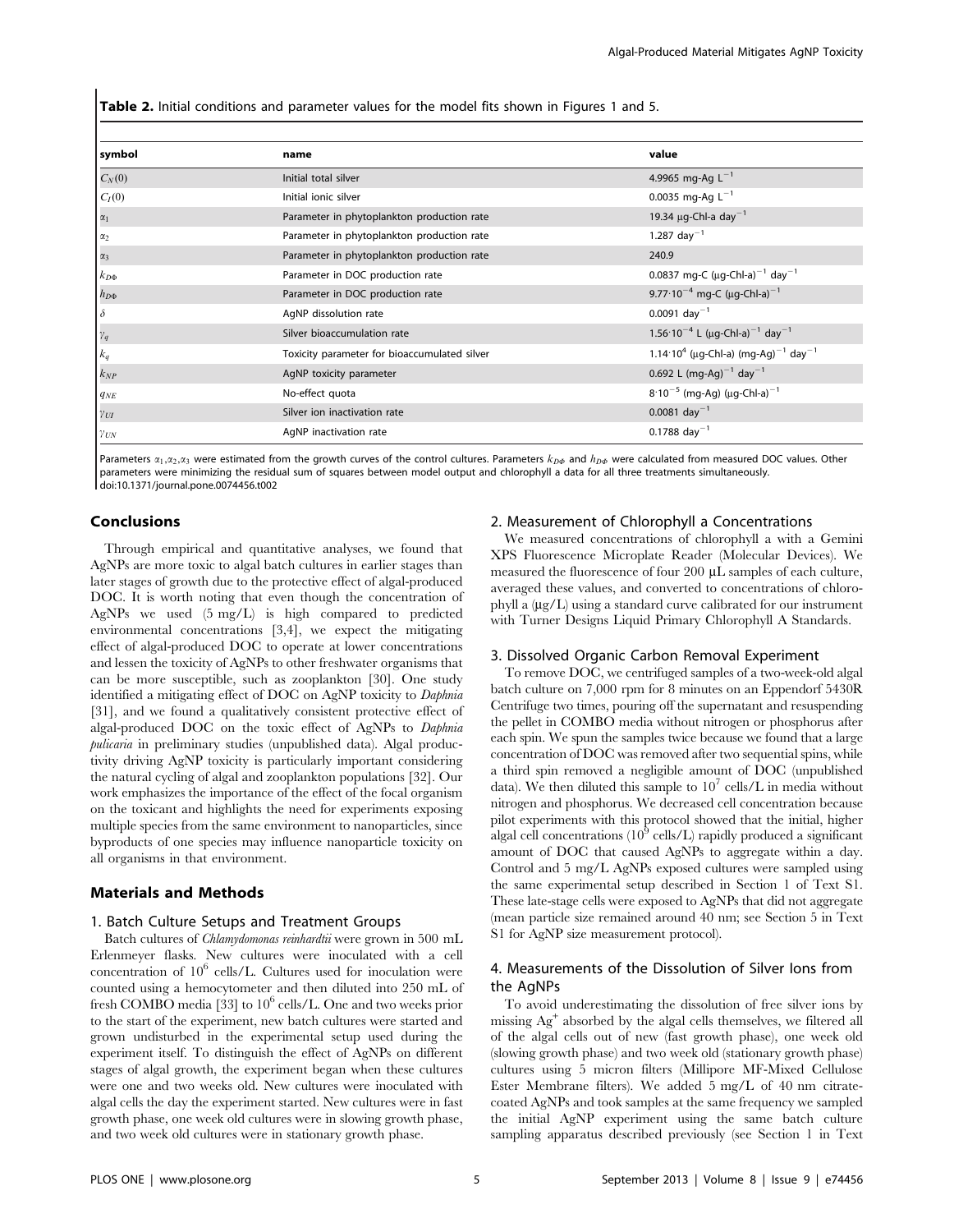

Figure 4. Schematic of dynamic model of environmental feedback. Phytoplankton grow and produce DOC, which inactivates AgNPs and silver ions (Ag<sup>+</sup>). Both active and inactive AgNPs dissolve, introducing Ag<sup>+</sup> into the environment. Environmental Ag<sup>+</sup> is either made inaccessible to phytoplankton (inactivated Ag<sup>+</sup>) or bioaccumulated by the phytoplankton (entering the Ag<sup>+</sup> quota). The bioaccumulated Ag<sup>+</sup> and the still active AgNPs exert toxic effects on the phytoplankton. doi:10.1371/journal.pone.0074456.g004

S1). We removed 15 mL of the culture for every sample and spun these samples down in acid-washed Amicon centrifugal filter units (Amicon Ultra-15, 10,000 NMWL) for 30 minutes at 5,550 rpm.



Figure 5. Model predictions with inactivation mechanisms of DOC on AgNP and Ag<sup>+</sup> separately and in unison. Model simulations demonstrate the significance of DOC inactivation of AgNPs and  $\text{Ag}^+$  (red lines). The simulations suggest that DOC mitigation of nanotoxicity provides a much stronger feedback than mitigation of ionic toxicity: while the model without ionic mitigation (black lines) generally follows the observations and only predicts the second dip slightly sooner, the model without AgNP inactivation (blue lines) radically departs from the observations, with the population going extinct by day three of the exposure. doi:10.1371/journal.pone.0074456.g005

We added 0.1% nitric acid to the sample and stored it in the dark until digestion. For the digestion process, we added 3 parts  $HNO<sub>3</sub>$ and 1 part HCl to every sample and heated the samples in a Hach Reactor (DRB 200 Reactor) for 30 minutes at  $85^{\circ}$ F. We then measured the final volume. These samples were analyzed by the Marine Science Analytical Lab at UCSB using Atomic Absorption Spectrophotometers with graphite furnace atomization (Varian Instruments AA240Z).

### 5. Dynamic Model

The model simulations and the parameter estimation were performed using proprietary code written in MATLAB.

## Supporting Information

Figure S1 Shaking algal cultures has no effect on control or AgNP cultures. There was no difference between AgNP (a) and control (b) cultures on shaker tables (red) and kept stationary (green). The data points are averages from three replicate cultures and the error bars reflect their standard error. (TIF)

Figure S2 An equimolar to 5 mg/L silver concentration of Ag<sup>+</sup> was toxic to all algal batch cultures. An equimolar concentration of  $Ag<sup>+</sup>$  in the form of  $AgNO<sub>3</sub>$  was toxic to algal cultures in all growth stages (blue). Cultures in fast growth phase never registered a positive chlorophyll reading so the  $AgNO<sub>3</sub>$ treatment is not represented on this graph. We also exposed cultures to an equimolar concentration of  $NO<sub>3</sub>$  as the AgNO<sub>3</sub> treatments to compare to control for this addition of nitrogen (green), which algal cells can use for growth. We did not see a difference between control cultures and cultures with an  $NO<sub>3</sub>$ addition. The data points are averages from three replicate cultures and the error bars reflect their standard error. (TIF)

Figure S3 Concentration of dissolved silver from AgNPs introduced to algal cultures with algal cells removed. We